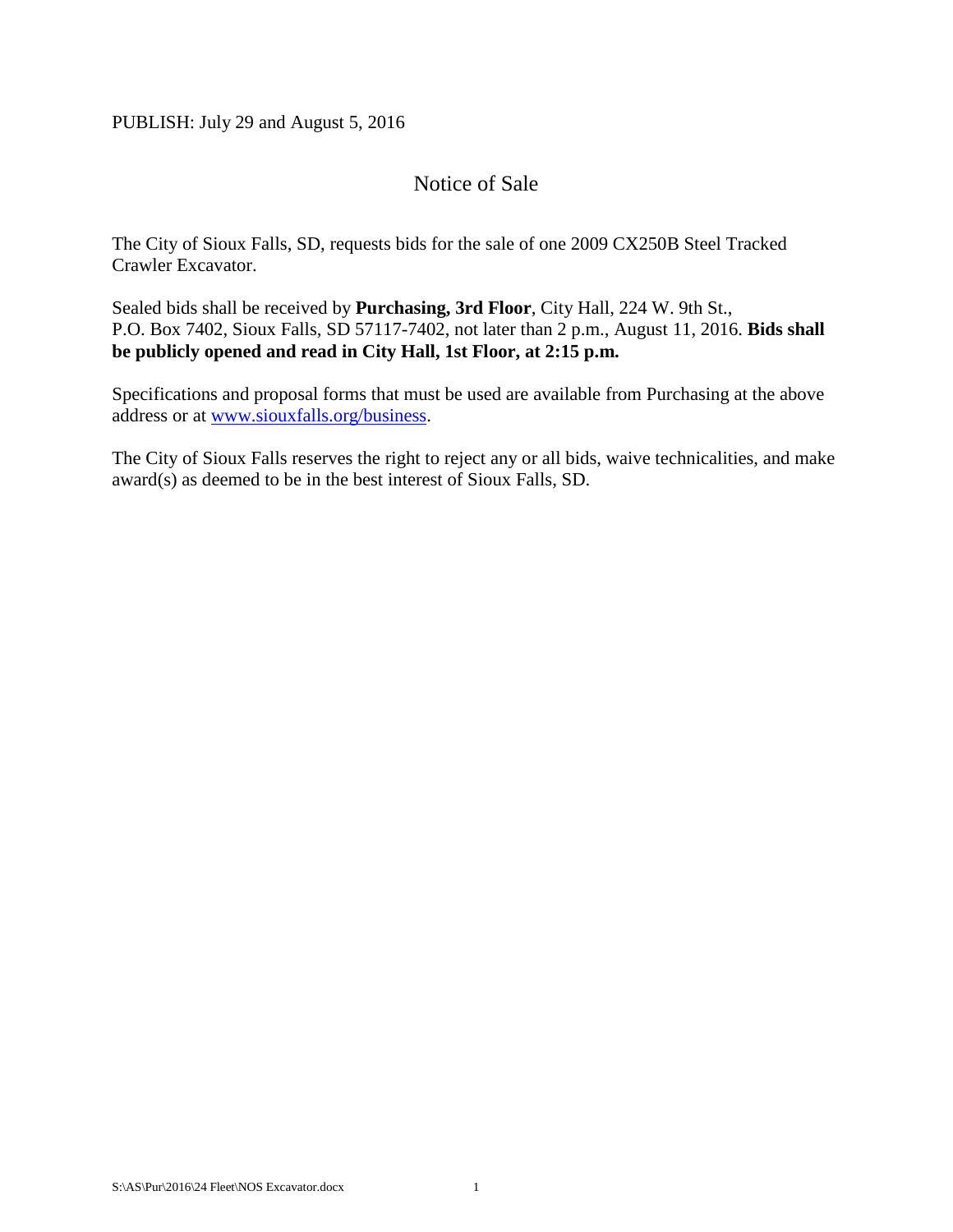# **NOTICE OF SALE**

# **Description:**

The City of Sioux Falls is having a surplus sale for one 2009 CX250B Steel Tracked Crawler Excavator.

# **Condition:**

The general condition of the equipment is in good condition (see pictures for more details). The equipment was regularly maintained. The hour meter currently reads 3,902 hours as of July 27, 2016. This unit is still in use and actual hours by date of sale will continue to increase. By the date of sale, the excavator shall have no more than 5,000 hours.

#### **Location:**

To arrange an appointment to see the 2009 CX250B Steel Tracked Crawler Excavator, please contact Jeff Flaten at the Sioux Falls Fleet Division at 605-367-8237 or [jflaten@siouxfalls.org.](mailto:jflaten@siouxfalls.org)

#### **Bid Award:**

The sale of the 2009 CX250B Steel Tracked Crawler Excavator will be awarded to the highest bidder. It will be the awarded bidder's responsibility to coordinate the pickup and shipping by August 18, 2016.

The City of Sioux Falls reserves the right to reject all or any bids, waive technicalities, and make award(s) as deemed to be in the best interest of Sioux Falls, SD.

# **Method of Payment:**

Each sealed bid must include payment that can be a certified check, cashier's check, money order, bid bond, or performance bond (if applicable) in the amount of the bid, payable to the City of Sioux Falls. **No personal checks or company checks will be accepted**. If a certified check, cashier's check, or money order is not included with the bid, the bid will be considered nonresponsive and will not be accepted. The City will then award to the next highest bidder.

Payments will be returned 30 days from the date of award to all nonsuccessful bidders.

All sales are final, and all items are sold **as is**. The City does not warrant the condition of the item.

The excavator must be picked up by August 18, 2016. If the excavator is not picked up, the excavator may be awarded to the next highest bidder.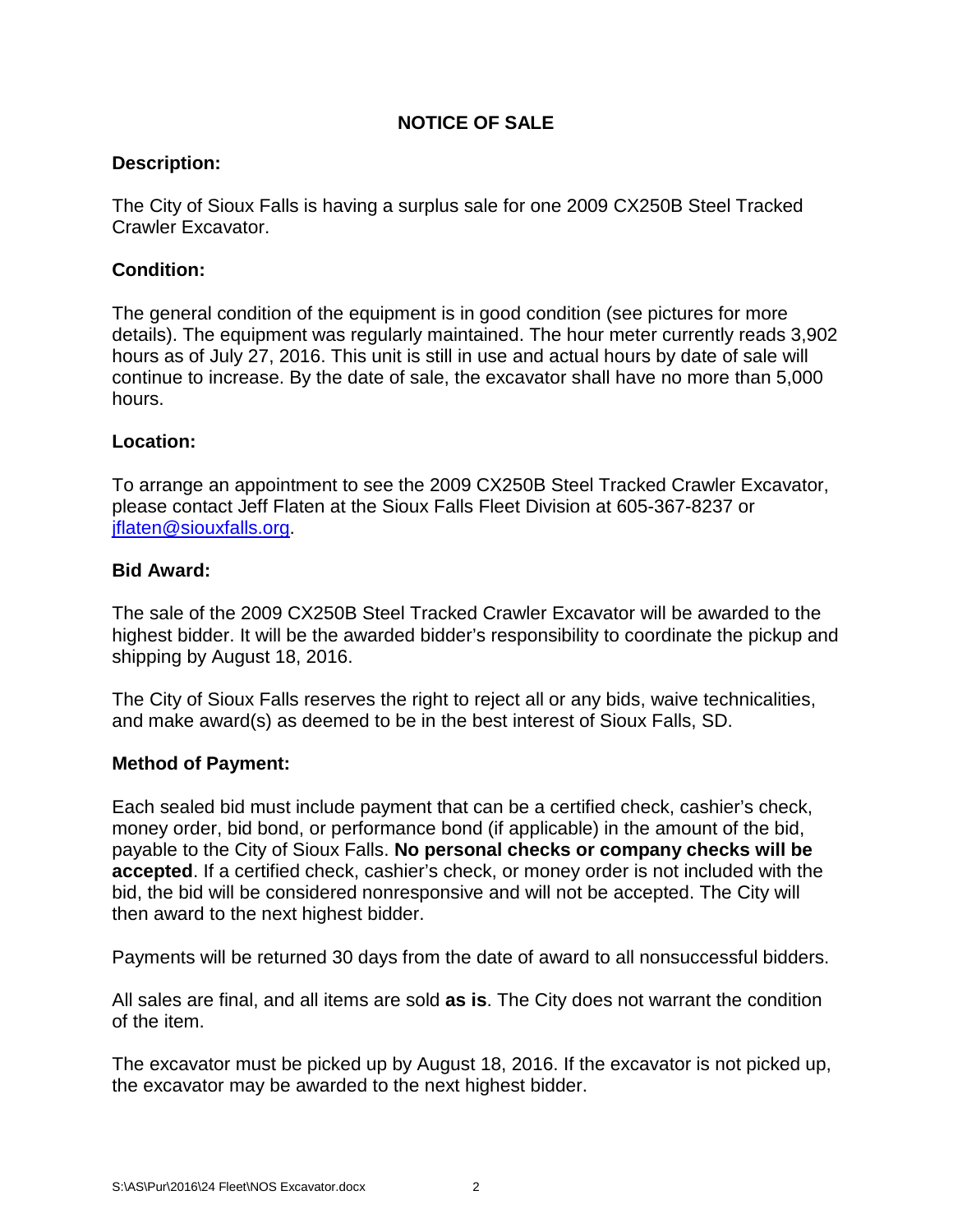# **Questions:**

Any questions regarding this invitation to the bid shall be directed to Matthew Newman, City of Sioux Falls Business Analyst, 605-978-6881, mnewman@siouxfalls.org.

Pictures:



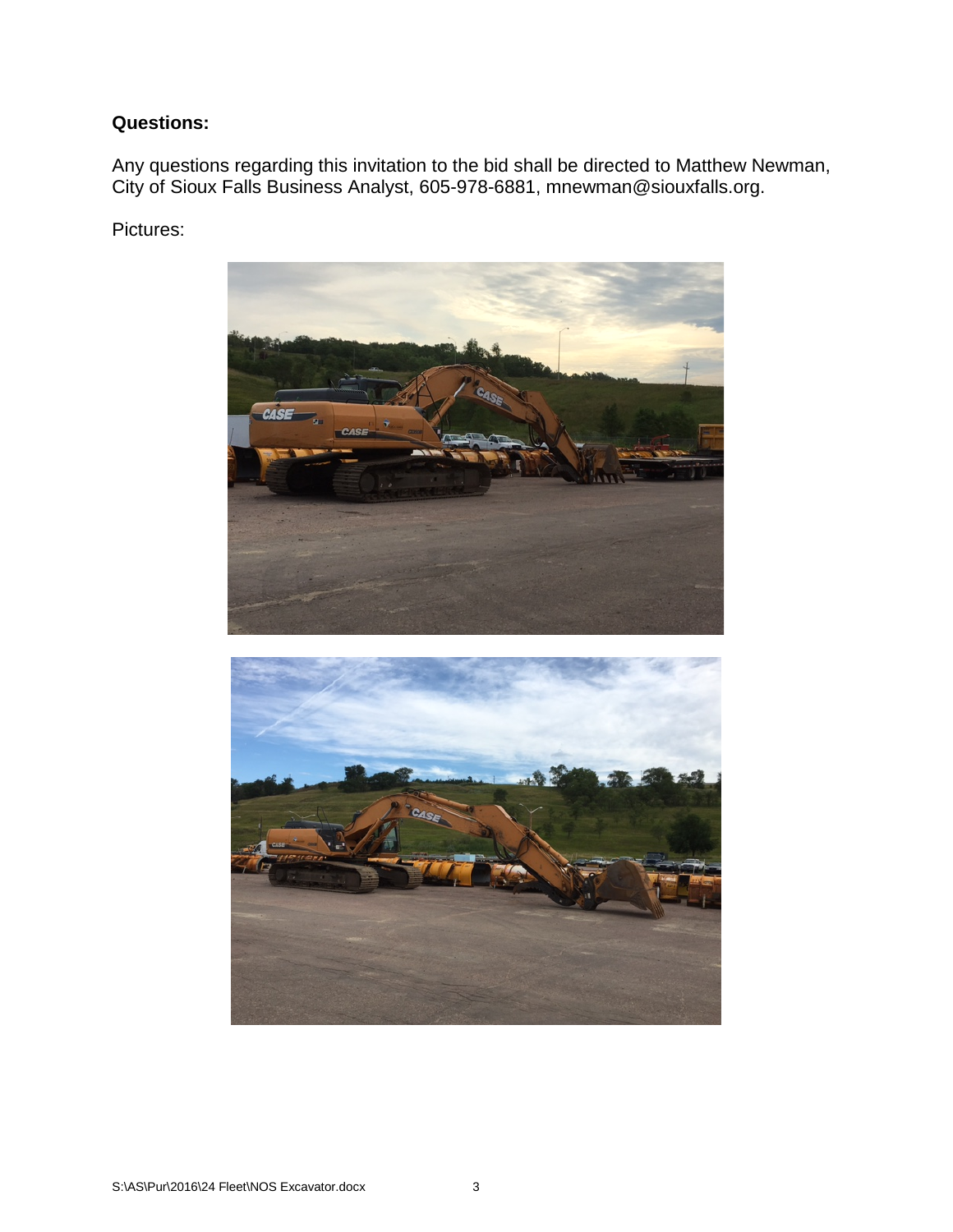